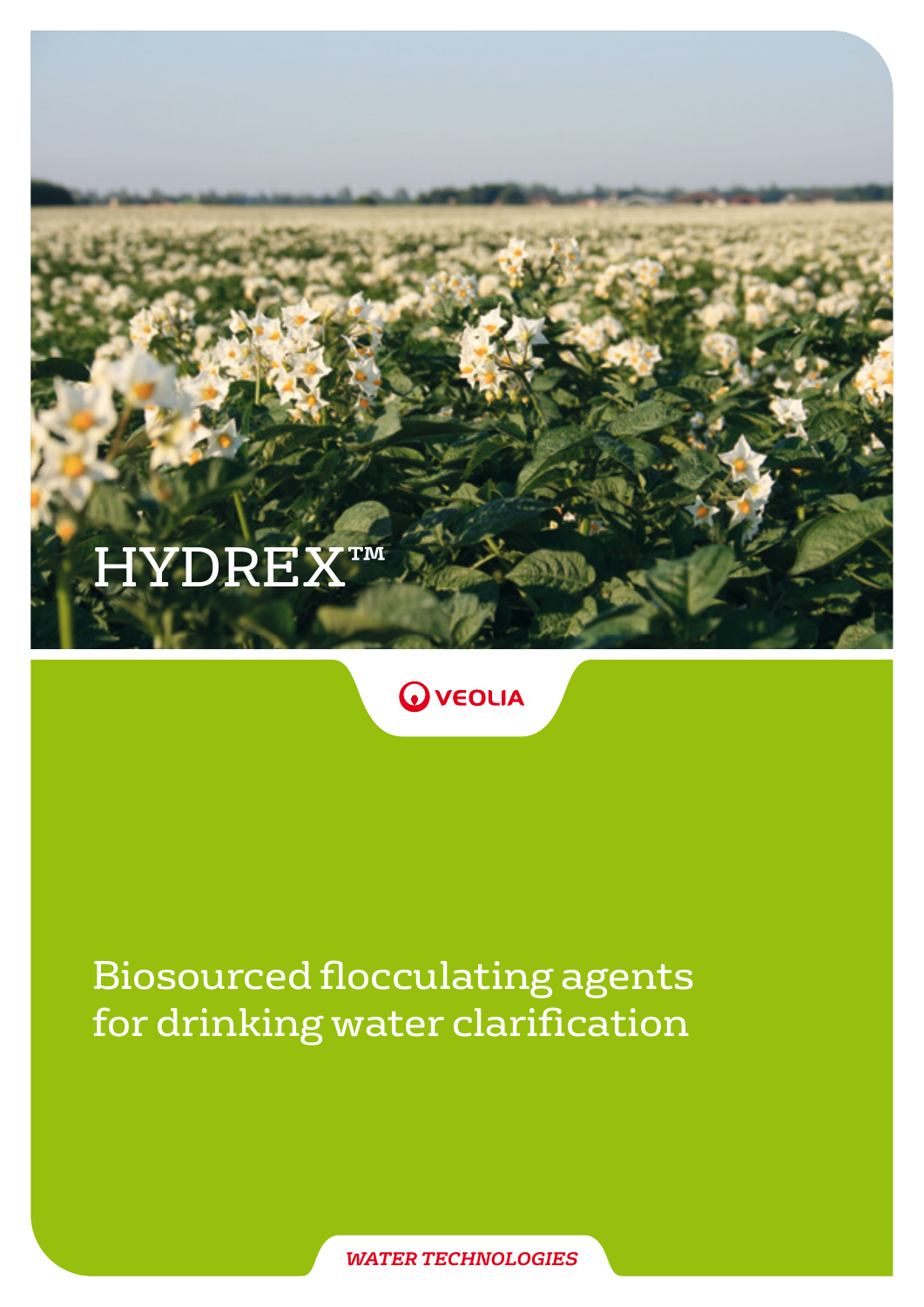

# **HYDREX™biosourced flocculating agents: sustainable effectiveness**

Producing drinking water generally includes a step of raw water clarification, aiming at separating the particles and colloids from the liquid phase.

In order to guarantee effectiveness, this phase typically requires the use of a flocculant.

Traditionally, polyacrylamides, synthetic organic flocculants from the chemical industry of oil derivatives, are used.

Several countries in Europe and Asia have recently restricted the use of these synthetic polymers during this key step of water potabilization.



### **Alternative Veolia solutions to polyacrylamides**

Veolia Water Technologies, with its Hydrex offer dedicated toward producing additives for industrial and municipal water treatment, is exclusively offering a complete, innovative range of biosourced products.



A genuine and credible alternative to synthetic polymers, Hydrex biosourced flocculants, made of potato starch based from natural cultures, are the result of ambitious research and development efforts, and an exclusive partnership with an industrial leader in starch-based products.

Once activated, Hydrex biosourced flocculants outperform all other natural flocculants on the market in terms of effectiveness, technical performance and economical efficiency.

Two main products are available:

- Hydrex 3841
- Hydrex 3842

As a supplement, the new range of Hydragreen in-line preparation units, which optimize the automatic implementation of these flocculants, are offered by Veolia.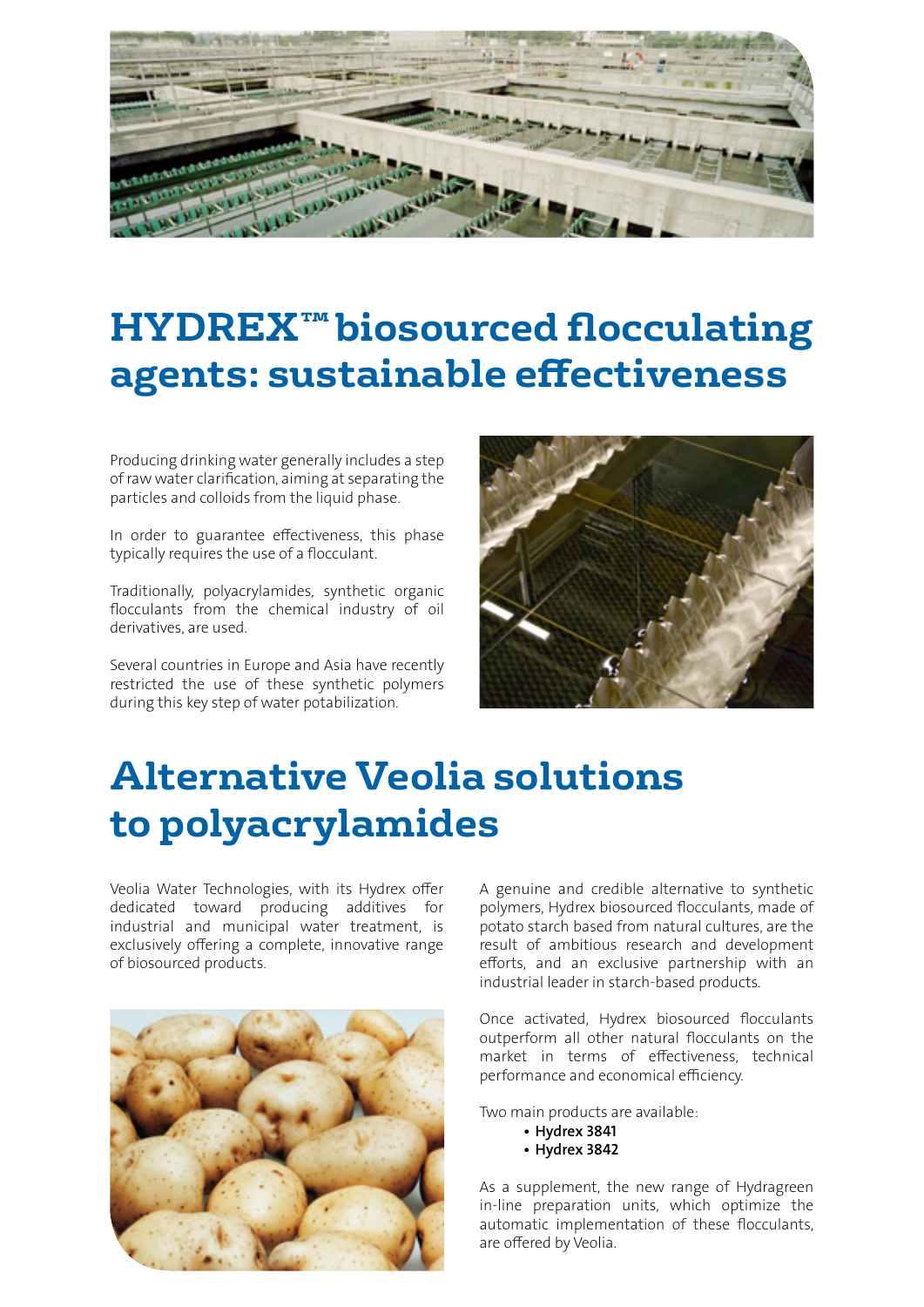

### **Main advantages**

#### For your potabilization system

- > Wide range of use and compatibility with all clarification systems, and in particular with the following Veolia solutions: Actiflo® and Multiflo™ high-speed settlers, Spidflow™ and Spidflow™ Filter fast flotation solutions...
- > Superior effectiveness to all other biosourced flocculants on the market
- > Technical performance and economical efficiency compared to polyacrylamides
- > Excellent resistance with cold water to be clarified, with significant effectiveness down to 2°C
- > Compatibility in the flocculation phase with Powdered Activated Carbon of polishing processes (Actiflo® Carb and Multiflo™ Carb)
- > No biofouling impact on a downstream membrane separation (micro-filtration or ultrafiltration)
- > Residual Biodegradable Dissolved Organic Carbon (BDOC) is negligible in the treated water
- > Complies with regulators' standards in terms of treatment performance and water quality
- > No THM/HAA\* impact on the treated water

#### Benefits for the environment

- Non-toxic and biodegradable nature of the flocculant once it is used
- A resource in potato starch that is naturally affordable, abundant and sustainable (no GMOs - Genetically Modified Organisms)

\**THM: Trihalomethane. HAA: Haloacetic Acid*

#### AMONG OUR REFERENCES

- > Nantes La Roche (France-44), 2016 8,000 m3 /h
- $\blacktriangleright$  Cholet Ribou (France-49), 2014 1,200 m<sup>3</sup>/h
- $\geq$  Sablé sur Sarthe (France-72), 2014 1,200 m<sup>3</sup>/h
- > Romorantin (France-41), 2014 11,000 m3 /d
- $\blacktriangleright$  Vitré La Grange (France-35), 2014 500 m $^3$ /h
- > La Chesnaie (France-49), 2013 250 m3 /h
- > Valmayor, Province of Madrid (Spain), 2013 – 21,600 m3 /h
- > Racon, Province of Alicante (Spain), 2012 – 550 m3 /h
- $\triangleright$  Vitré La Billerie (France-35), 2012 750 m<sup>3</sup>/h
- > Annet sur Marne (France-77), 2012 150 m3 /h